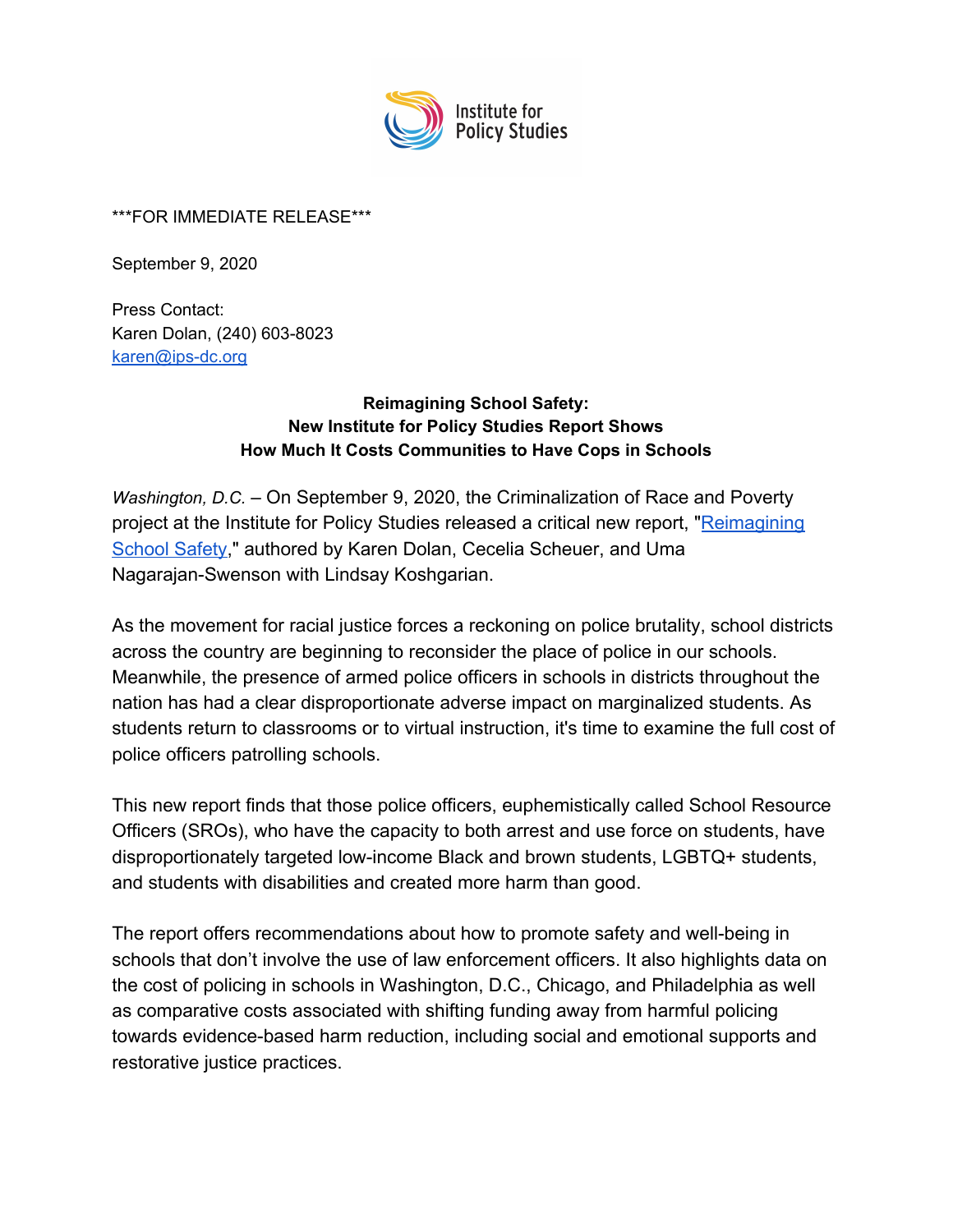"As schools across the country begin a new school year, we're focused on the safety of our children. A critical component of real safety and well-being is ensuring that every student has the mental and physical health support they need," says Karen Dolan, report co-author and director of the Criminalization of Race and Poverty project director at the Institute for Policy Studies. "Evidence shows us that law enforcement officers in schools cause more harm than safety, especially to Black and brown students, to students with disabilities, to LGBTQ students, to poor and low-income students, and to students living at the intersections of these demographics. At the same time, our schools are stunningly understaffed with school nurses and school counselors. It's time to change that equation so that all children can be safe and thriving."

# **Key Findings:**

- If the \$33.2 million "school security" budget allocated for 2021 in Washington, DC, was reinvested in hiring workers who can provide real support for student well-being and safety, it could instead fund up to 222 psychologists, 345 guidance counselors, or 332 social workers.
- If the \$15 million "school security" budget approved for 2021 in Chicago was reinvested in hiring workers who can provide real support for student well-being and safety, it could instead fund up to 140 psychologists, 182 guidance counselors, or 192 social workers.
- If the \$32.5 million "school security" budget allocated for 2021 in Philadelphia was reinvested in hiring workers who can provide real support for student wellbeing safety, it could instead fund up to 278 psychologists, 355 guidance counselors, or 467 social workers.

## **Key Observations:**

- Since the Parkland, FL and Santa Fe, TX shootings, states have allocated an additional [\\$965 million](https://strategiesforyouth.org/sitefiles/wp-content/uploads/2019/10/SFY-Two-Billion-Dollars-Later-Report-Oct2019-ES.pdf) (pg. 1) to law enforcement in schools.
- According to a 2019 ACLU study, [1.7 million students](https://www.aclu.org/issues/juvenile-justice/school-prison-pipeline/police-presence-schools) are in schools with cops, but no counselors. 3 million students are in schools with cops, but no nurses. 6 million students are in schools with cops, but no school psychologists. 10 million students are in schools with cops, but no social workers.
- As of 2020, [nearly 60 percent of all schools](https://www.washingtonpost.com/education/2020/06/12/schools-police-george-floyd-protests/) and 90 percent of high schools now have a law enforcement officer at least part-time.
- A 2019 study found that students at schools with higher relative suspension rates were [15-20%](https://www.nber.org/papers/w26257) more likely to be arrested later in life.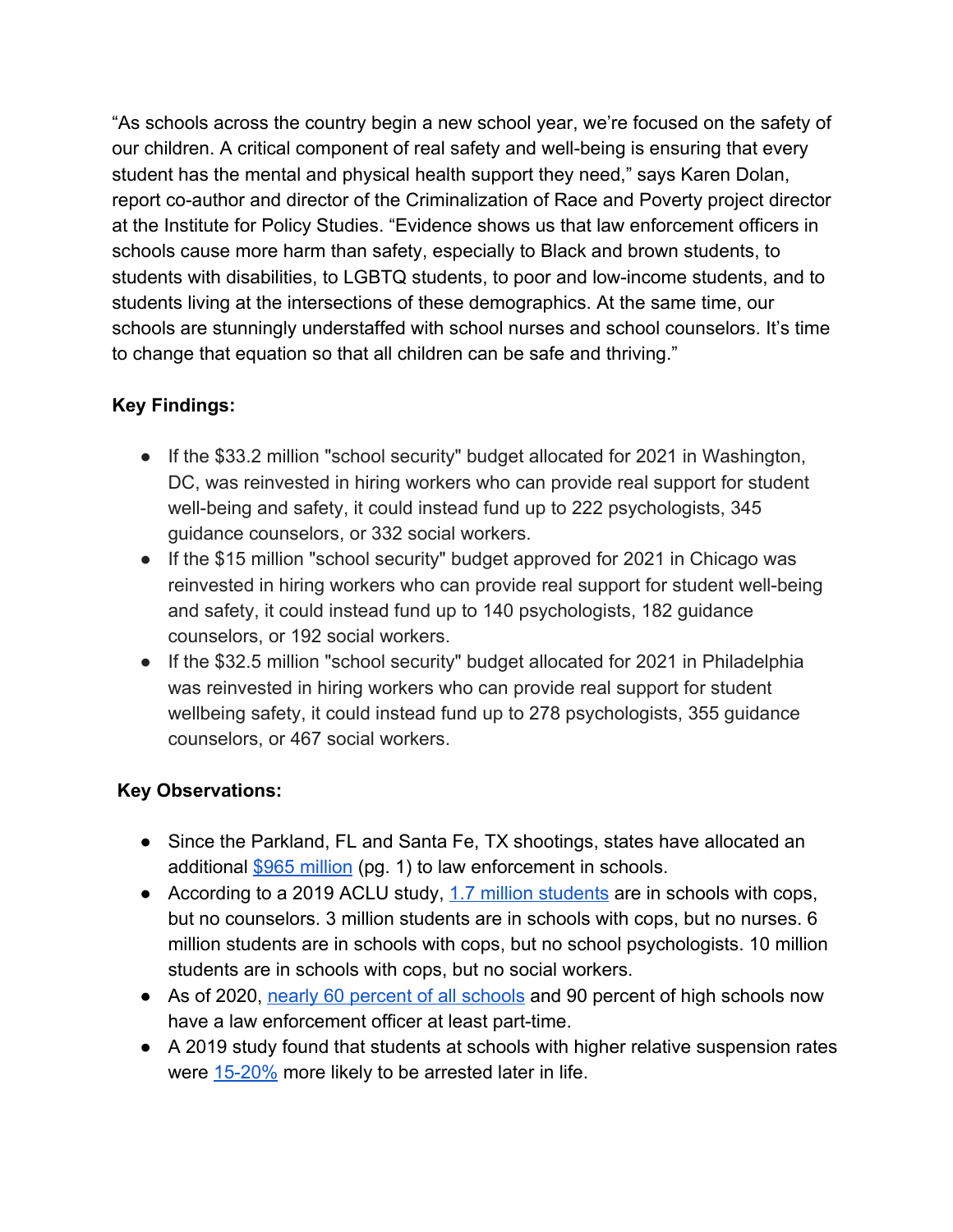- According to the [US Department of Education Office of Civil Rights](https://ocrdata.ed.gov/StateNationalEstimations/Estimations_2015_16), for the 2015-2016 (the most recent data available) school year, over two and a half million students in U.S. public schools experienced out-of-school suspension. Black students, who represented [15.4%](https://ocrdata.ed.gov/StateNationalEstimations/Estimations_2015_16) of all enrollment in the 201, were 40.6% of those suspensions.
- By excluding training on the [psychological issues](https://www.jahonline.org/article/S1054-139X(19)30334-9/fulltext) that youth face throughout adolescence and neglecting to train SROs on the best practices for communicating with them, student safety doesn't improve at the hands of these officers – it [suffers.](https://www.jahonline.org/article/S1054-139X(19)30334-9/fulltext)

As we reimagine a world post-COVID-19 and strategize about recovery, this is a critical time to talk about enacting better policies to keep students safe as they learn and promote healthier learning environments. It's time to reimagine school safety and enact policies that keep all students safe, instead of perpetuating harm and the school-to-prison pipeline.

Among IPS's recommendations, this report finds that school districts should follow in the footsteps of cities such as Minneapolis, Portland, Denver, Oakland, and Madison, which have voted or proposed resolutions to terminate their relationship with local police departments as calls to defund the police gain momentum across the country. The grave budget cuts that public schools are facing in the wake of the COVID-19 pandemic should also serve as an incentive to divest from counterproductive retributive justice and reinvest in evidence-based restorative practices and counseling programs whose services are most reliable in assessing students' mental health needs and their safety risks to others.

Read the full report online: <https://ips-dc.org/report-reimagining-school-safety>

Access IPS's reimagining school safety toolkit, including a fact sheet and other critical resources:<https://ips-dc.org/reimagining-school-safety-resolution-toolkit/>

###

#### **About the Criminalization of Race and Poverty project at the Institute for Policy Studies**

Criminalization of poverty has increased significantly in the U.S. since the Great Recession of 2009. Poor and low-income people, especially Black and Indigenous people, as well as other people of color, face a far greater risk of being targeted, profiled, fined, arrested, harassed, violated, and incarcerated for minor offenses than other Americans.